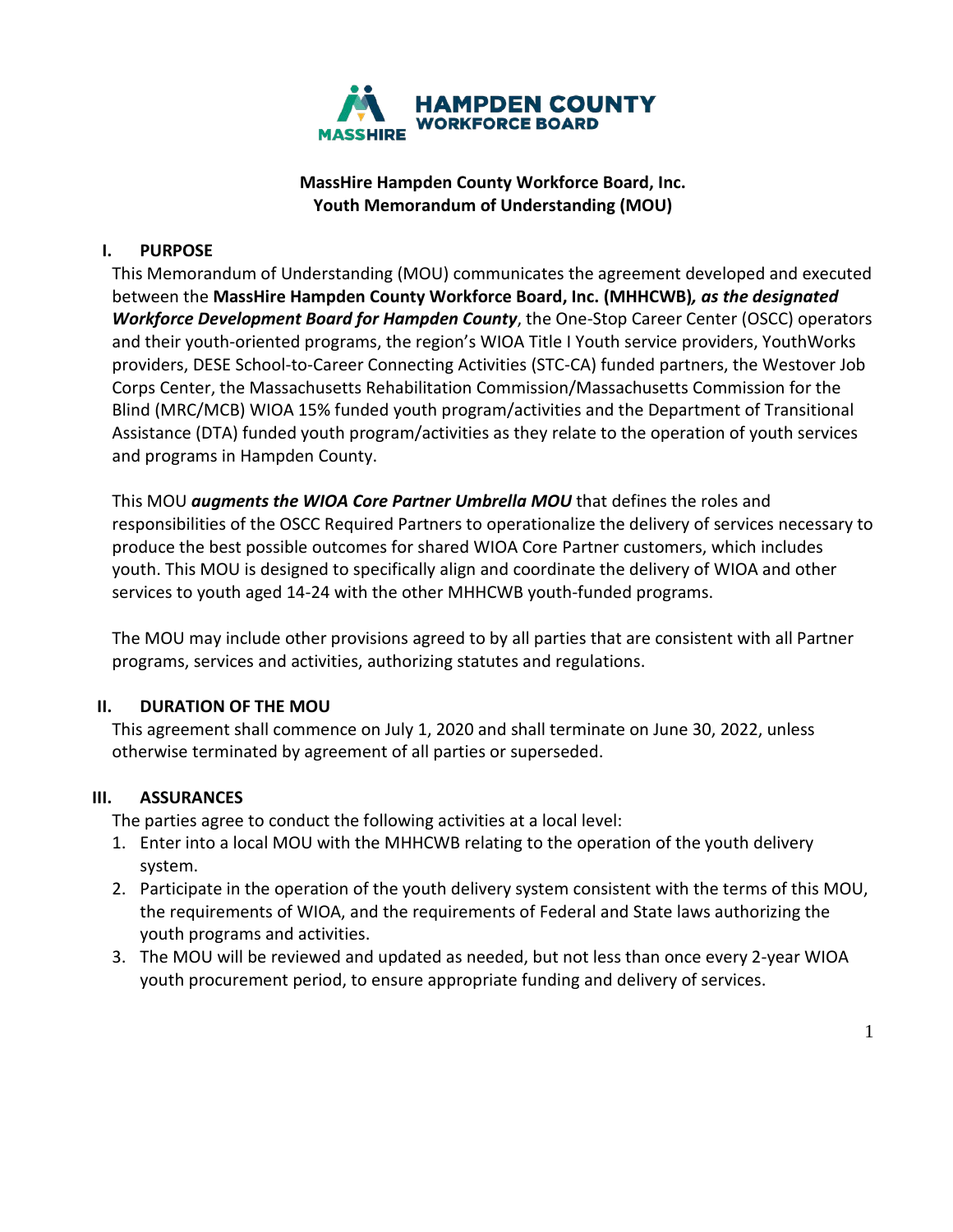### **IV. MEMORANDUM OF UNDERSTANDING CONTENT**

- 1. The MHHCWB convened and facilitated a representative group of youth providers to develop this MOU in 2017 and to come to an agreed upon career pathway model/youth service path for youth being served its programs. A sub-group worked on the career pathway model, led by the Westover Job Corps Center representative, which was then reviewed by the larger group. The MOU and accompanying documents were reviewed and approved by the MHHCWB Youth Council.
- 2. The following are the priority youth segments of the population identified by the MOU Partners:
	- a. low-income in-school and out-of-school youth meeting WIOA and YouthWorks eligibility,
	- b. high-school drop-outs,
	- c. high school students meeting DESE STC targeted services,
	- d. youth with disabilities;
	- e. re-entry populations;
	- f. young parents; and
	- g. other youth with barriers to employment.

The MHHCWB and Youth Partners understand that while there is a priority on youth who have barriers to employment, we recognize the context of our regional labor market (e.g., the expectations of area employers). We also acknowledge a need to fill the local businesses' workforce needs with qualified applicants and as such will strive to develop youths' work readiness and essential skills so that they are prepared for the workplace.

- 3. The MOU Partners intend to collaborate to provide a holistic continuum of services to youth in Hampden County based on a youth-centered design / career pathway model as seen in Attachment A ("Hampden County Workforce Region Career Pathway Model"), as adapted from CLASP's Alliance for Quality Career Pathways Initiative's Model. We envision the following:
	- a) Various types of supports and services will be made available to youth through the MOU partners that promote the education, training and career advancement of youth receiving services.
	- b) Community resources and social supports will be engaged by MOU partners to ensure youth do not fall through the cracks between critical transition points in their pathway.
	- c) That through #4 as described below, there will be an ability to refer youth between the partners for appropriate services and activities. The individual partner will outline the service strategies they are providing and share any "individual service strategy plans" with the other partner(s).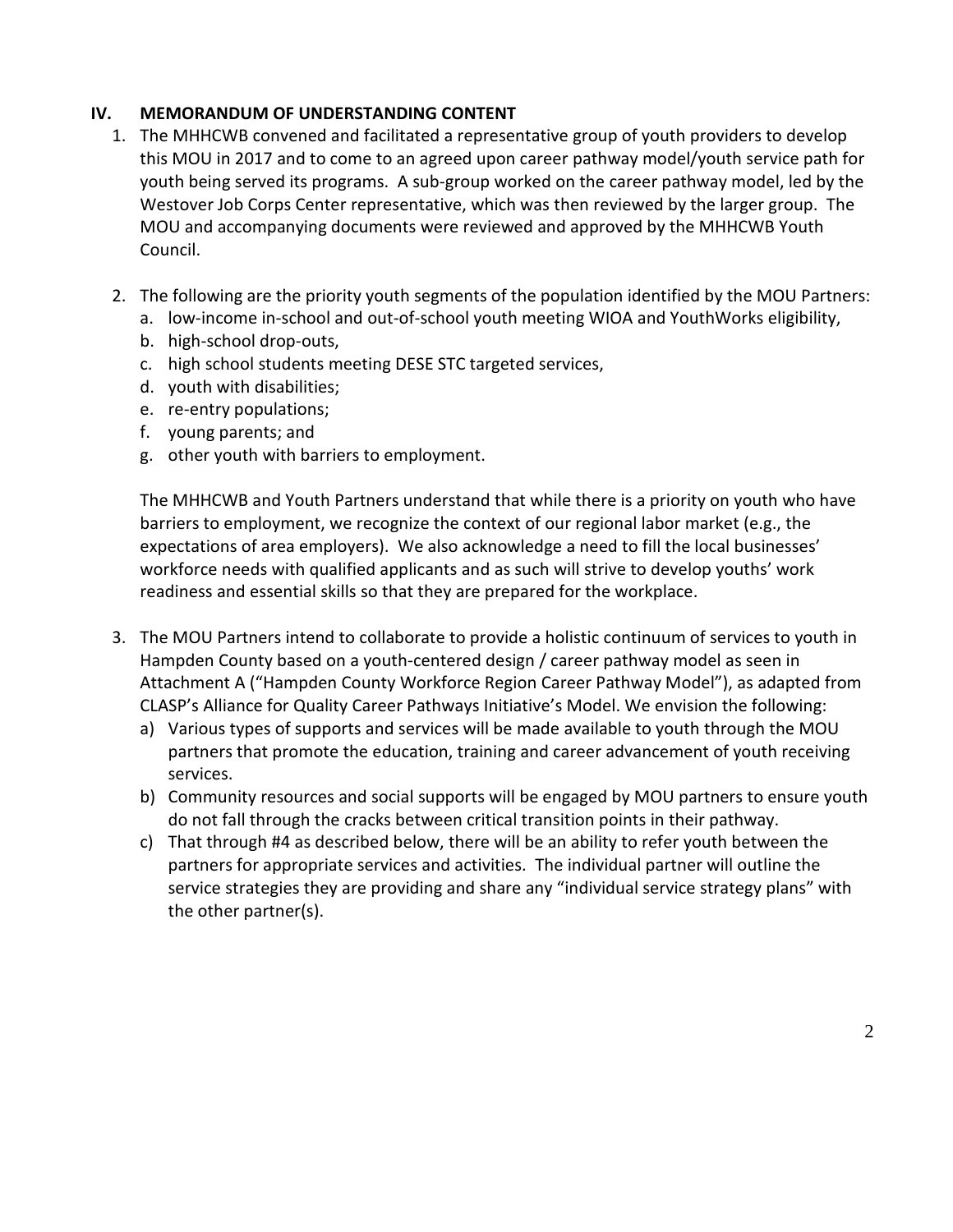- 4. In addition to the coordination and referral mechanisms between the OSCC Operators and WIOA Core Partners in the Umbrella MOU (which includes the Westover Job Corps Center and MRC/MCB); the OSCCs also will refer appropriate center customers aged 14-24 to the WIOA Youth service providers, with particular emphasis on out-of-school youth providers, YouthWorks Jobs programs (for the cities that have a program), STC-CA lead coordinators, DTA funded Young Parent Programs, and to the MRC/MCB WIOA 15% funded youth programs. Examples of when such referrals are appropriate include, but are not limited to, when a youth drops out of one of the programs or needs services as provided by another program. Program Contact lists will be on the MHHCWB website maintained at: [http://www.MassHireHCWB.org/youth-development-](http://www.masshirehcwb.org/youth-development-14-24-year-olds/)[14-24-year-olds/.](http://www.masshirehcwb.org/youth-development-14-24-year-olds/) Conversely, Youth programs will refer to the OSCCs those youth who can benefit from their services and assist in obtaining employment, participating in their workshops, etc. For WIOA youth, these activities will be captured in the MOSES database as well as documented in the youth's individual service strategy plan. For STC-CA youth, the DESE Connecting Activities/Work-based Learning Plan platform will capture such career exploration activities that may be delivered at an OSCC.
- 5. The MOU Partners intend to share various tools utilized in the provision of services to youth, e.g., MA Work-based Learning Plan, assessment tools, career exploration tools, work readiness training, mentoring supports, and other tools as agreed upon by the parties, amongst each other via Youth Council presentations, email distribution, and other means.
- 6. The MOU Partners will engage with business partners and industry groups in varying ways to provide career exposure, exploration and immersion (e.g., work experiences, internships, etc.) activities. While the intent is to provide such experiences in areas aligned with regional labor market needs and "future ready workforce" demands, for many youth it is understood that any work-based exposure will be helpful in building work readiness skills, especially in the area of developing 21st Century "essential/soft/employability" skills. The MHHCWB and Career Centers will partner with youth program providers, within a business partner/employer engagement framework to be developed over time as part of demand-driven strategies envisioned under WIOA.
- 7. The MHHCWB will facilitate mechanisms to ensure that the tracking and reporting of youth enrollment and outcomes across various databases/programs, where appropriate and allowable, occurs to the maximum extent possible.
- 8. Other provisions, as agreed to by all parties and that are consistent with all programs' services and activities, authorizing statutes and regulations, may be added to this agreement over time.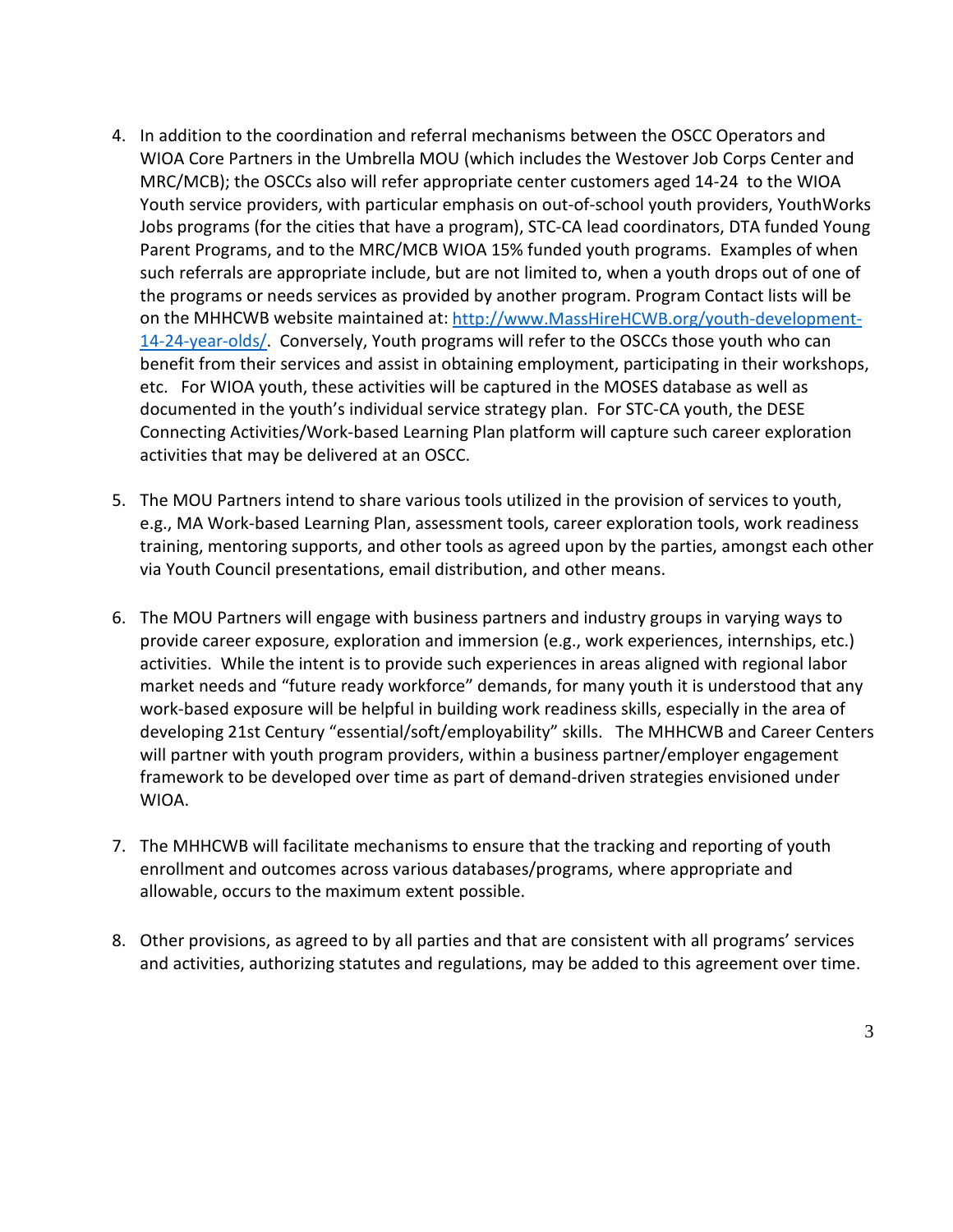### **V. SIGNATORIES**

By signing this agreement, all parties agree to the provisions contained herein are subject to all applicable, Federal, State, and local laws, regulations and/or guidelines relating to nondiscrimination, equal opportunity, displacement, privacy rights of participants, and maintenance of data and other confidential information relating to youth customers. By signatures affixed below, the parties specify their agreement:

David M. Oriuse

l

 MassHire Hampden County Workforce Board, Inc. David M. Cruise

# \_\_*David Gadaire*\_\_\_\_\_\_\_\_\_\_\_\_\_\_\_\_\_\_\_ *Kevin Lynn*\_\_\_\_\_\_\_\_\_\_\_\_\_\_\_\_\_\_\_

dba MassHire Holyoke Career Center Career Career Center, Kevin Lynn David Gadaire

Hampden County Career Center, Inc. FutureWorks, Inc. dba MassHire Springfield

\_\_\_\_\_\_\_\_\_\_\_\_\_\_\_\_\_\_

*Jorge Messmer*

MA Rehabilitation Commission Westover Job Corps Center Jorge Messmer, MRC MHHCWB Member Cleveland Burton, Youth Council Chair

## WIOA Title I Youth Provider Points of Contact:

Baystate Springfield Educational Partnership Holyoke Public Schools BMC, Peter Blain **Antonio Quinones Albino** 

### \_\_*Waleska Estrada*\_\_\_\_\_\_\_\_\_ \_\_*Virgilio Gonzales*\_\_\_\_\_\_\_\_\_

New England Farm Workers Council, Inc. New North Citizens Council, Inc. Waleska Estrada Virgilio Gonzales

# \_\_*Maggie Nugent*\_\_\_\_\_\_\_\_\_\_\_\_\_\_\_ \_\_*Joan Kagan*\_\_\_\_\_\_\_\_\_\_\_\_\_\_

Pathfinder Vocational Technical HS Square One Maggie Nugent **Maggie Nugent** Albert Annual Magan

Valley Opportunity Council, Inc. YWCA of Western MA, Inc. Judith Kocik Elizabeth G. Dineen

\_\_\_*Peter Blain*\_\_\_\_\_\_\_\_\_\_\_\_\_\_\_\_\_\_\_\_ \_*Antonio Quinones Albino*

# \_*Judith Kocik* \_\_\_\_\_\_\_\_\_\_\_\_\_\_\_\_\_\_ \_\_*Elizabeth G. Dineen*\_\_\_\_\_\_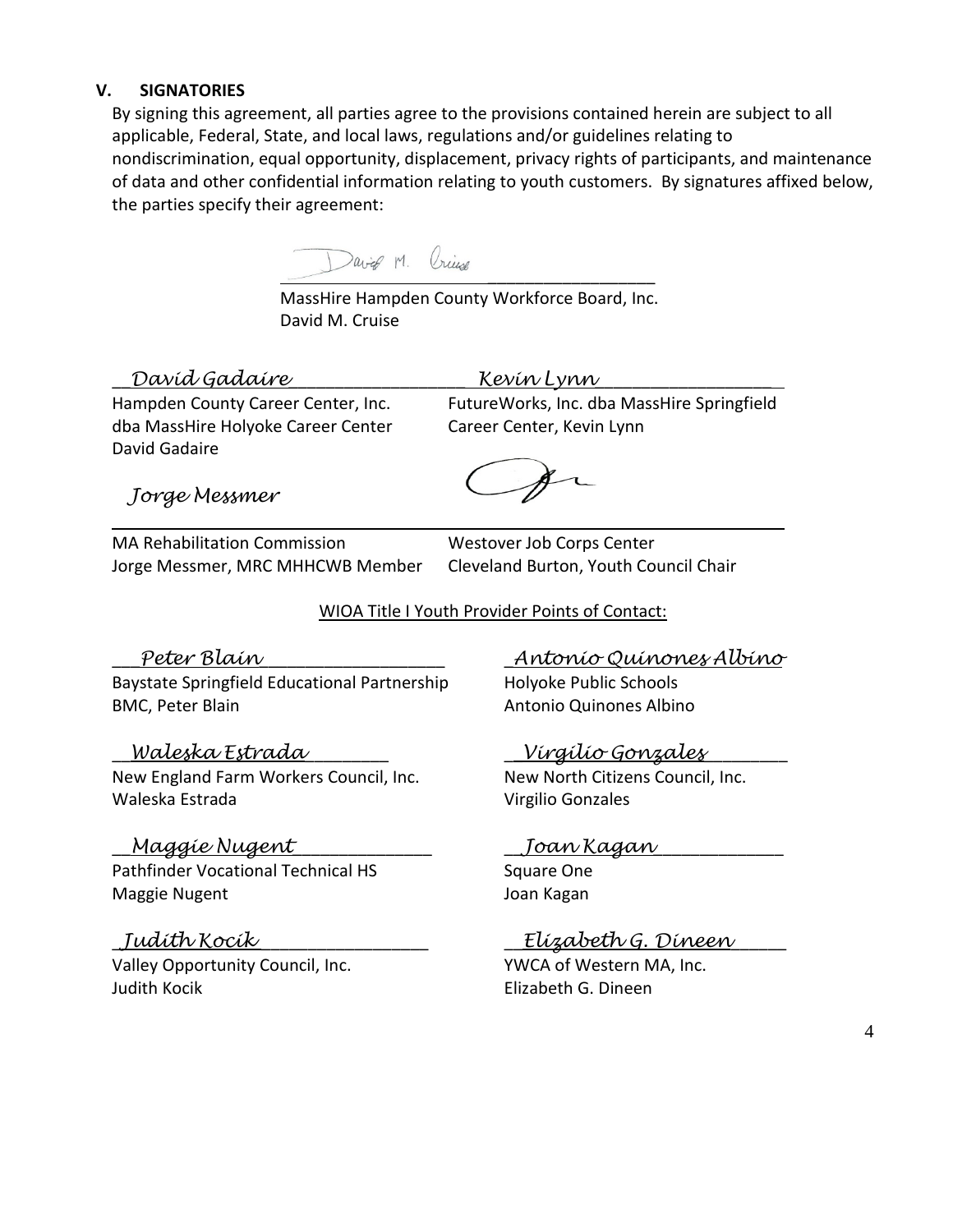### YouthWorks Points of Contact:

# \_\_*Gladys Lebron-Martinez*\_\_ \_\_*Waleska Estrada*\_\_\_\_\_\_\_\_\_\_\_\_\_

Hampden County Career Center, Inc. New England Farm Workers DBA, MassHire Holyoke Career Center Council, Inc. Gladys Lebron-Martinez Waleska Estrada

Valley Opportunity Council, Inc. Westfield Public Schools Kristen Wing **Shannon Barry** 

# \_\_*Kristen Wing* \_\_\_\_\_\_\_\_\_\_\_\_\_\_ \_\_*Shannon Barry*\_\_\_\_\_\_\_\_\_\_\_\_\_\_

### School-to-Career Connecting Activities Points of Contact:

Chicopee Public Schools **Example 20** Holyoke Public Schools

# *Amy Scribner* \_*Mike Chechette*\_\_\_\_\_\_\_\_\_\_\_\_\_ Amy Scribner Mike Chechette

*Haydee Lamberty-Rodriguez* Springfield Public Schools Haydee Lamberty-Rodriguez

## \_\_*Kara Blanchard*\_\_\_\_\_\_\_\_\_\_ \_*Antonio Quinones Albino*

Kara Blanchard **Antonio Quinones Albino** 

River East School-to-Career, Inc. River West Schools, MHHCWB, Inc.

# DTA Funded Young Parents Program Points of Contact:

\_\_*Waleska Estrada*\_\_\_\_\_\_\_\_\_ \_*Anne Teschner*\_\_\_\_\_\_\_\_\_\_\_\_\_ Corporation for Public Management, Inc. The Care Center, Inc. Waleska Estrada Anne Teschner

# \_\_*Jessica Derouin*\_\_\_\_\_\_\_\_\_\_\_

Training Resources of America, Inc. Jessica Derouin